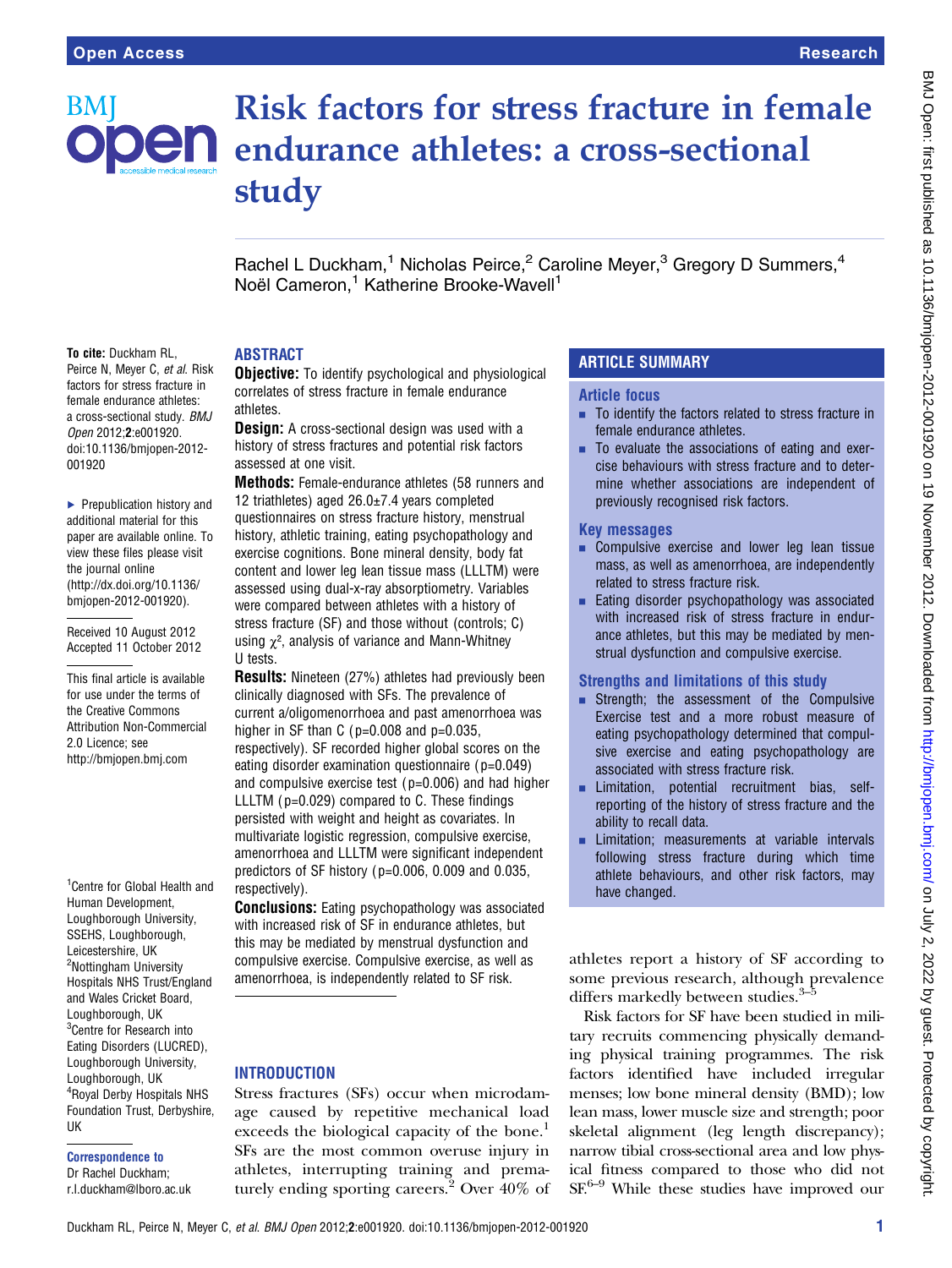# Stress fractures in female endurance athletes

understanding of the aetiology of SF, these risk factors may not translate well to athletes, who are accustomed to training and have high levels of fitness.<sup>2</sup> In female athletes, previously identified risk factors for SF include small calf circumference, late age at menarche, menstrual dysfunction (both past and current), low bone density, current disordered eating and abnormal gait.<sup>2</sup>  $5 \times 10^{-15}$  However, findings have often been inconsistent (eg, low bone density is associated with increased risk in some studies but not others).<sup>5</sup>

Female endurance athletes have particularly high prevalence of the female athlete triad, which involves menstrual dysfunction, low BMD and dietary restriction/ energy deprivation.<sup>16</sup> All these may be risk factors for  $SFs$ ,  $^{12}$   $^{13}$   $^{15}$  but previous studies on their role in athletic populations have had small sample sizes and yielded conflicting findings. $5 \frac{17}{7}$  Increased awareness of the female athlete triad in recent decades may have affected the management of female athletes, perhaps to the extent that the associations reported in older studies may no longer persist. The current high prevalence  $(1-62\%)$ <sup>18</sup> of disordered eating among female athletes could further increase SF risk, as restrictive eating patterns were associated with increased risk in some of the previous studies.<sup>2</sup> <sup>19</sup> <sup>20</sup> Furthermore, restrictive eating patterns may be accompanied by compulsive exercise behaviours,  $2^{1/22}$  but the role of compulsive exercise has not been examined. Eating behaviours may have an independent effect on SF risk, or this may be mediated through related exercise behaviours, menstrual dysfunction or low bone density. It is important to determine whether eating behaviours have an independent effect as this would demonstrate that resolving menstrual dysfunction and low bone density would not entirely resolve the increased risk of SF.

There is thus a need for further research on the role of eating and exercise behaviours in SF risk, using multivariate models to determine whether risk factors act independently. Therefore, this study aimed to identify the factors related to SF in female endurance athletes, to evaluate associations of eating and exercise behaviours with SF and to determine whether associations are independent of previously recognised risk factors.

#### METHODS AND MEASUREMENTS Study design

A cross-sectional design was used with a history of SFs and potential risk factors assessed at one visit. Questionnaires were completed to assess SF history, eating psychopathology, dietary intakes, menstrual dysfunction, contraceptive use and training history. A 4-day diet diary was provided for subsequent completion and return. BMD, bone mineral content (BMC), geometric properties and body composition were measured using dual-energy x-ray absorptiometry (DXA) and anthropometric measures were taken using standard techniques. The study received ethical approval from the National Research Ethics Service and Loughborough University Ethics Committee. All athletes gave written informed consent.

#### **Participants**

Seventy female endurance athletes aged 18–45 years were recruited through the English Institute of Sport, UK athletics, British triathlon and UK-registered running and triathlon clubs, via letters, posters, group meetings and word-of-mouth. Athletes were required to, be competing at international, national or county level and training approximately 8–10 (runners) or 15–20 h/week (triathletes) in events from 800 m to the marathon or triathlon. Athletes were excluded from the study if they had not been trained in the last 6 months and if they were currently pregnant or lactating or had been in the last 12 months.

#### Injury history

History of SF was assessed by a questionnaire. These were defined as a fracture/reaction clinically diagnosed by a sports physician and confirmed with a positive diagnosis on x-ray, CT or MRI. For each SF, athletes recorded the age when the SF occurred, the anatomical location, time of the year and the method of diagnosis.

#### Menstrual function

Participants were classified as secondary amenorrhoeic (less than 4 menses per year) oligomenorrhoeic (4–9 periods/year, periods occurring at intervals greater than 35 days after onset of menses) or eumenorrhoeic (10 or more periods per year) based on their menstrual function in the last  $12$  months.<sup>23</sup> For analysis purposes, athletes who were classified with menstrual dysfunction were combined into one group (a/oligomenorrhoea, 0–9 periods/year)  $24-26$  and compared with the eumenorrhoeic athletes. Age at menarche, number of periods in the preceding 12 months, duration of  $a$ /oligomenorrhoea since menarche and current use of hormonal contraception (HC) were assessed by a questionnaire.

#### Eating psychopathology and compulsive exercise cognitions

Athletes completed the Eating Disorder Examination Questionnaire  $(DE-Q)^{27}$  and the Compulsive Exercise Test (CET).<sup>17</sup> The EDE-Q is a self-reported version of the EDE, the current gold standard for measuring eatingdisordered psychopathology.27 The EDE-Q is a 36-item questionnaire comprising four subscales (restraint, eating concern, shape concern and weight concern), a global score and a specific section of diagnostic questions related to bingeing/purging. Each item on the questionnaire is scored from 0 to 6 with high scores representative of concerns with eating behaviours and attitudes. The CET is a 24-item self-reported questionnaire scored from 0 to 5 with high scores representative of compulsive exercise traits. It is designed to assess four domains of compulsive exercise (compulsivity, affect regulation,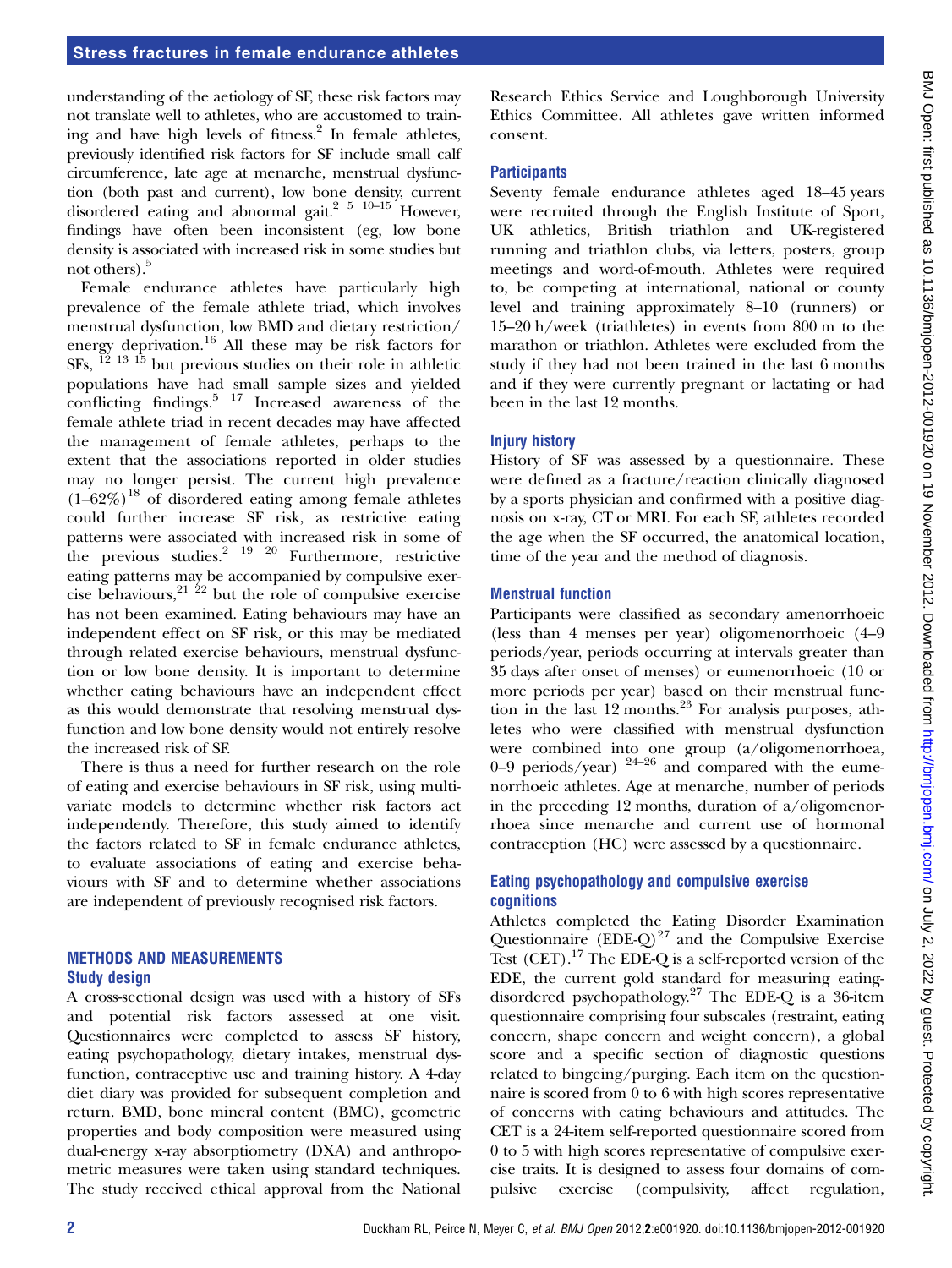#### Stress fractures in female endurance athletes

weight-driven and shape-driven exercise and behavioural rigidity).<sup>17</sup> The CET has not previously been used in competitive athletes but has been validated in a comparable group of young female exercisers.<sup>17</sup>

#### Dietary behaviours

Participants completed a food frequency questionnaire (European Prospective Investigation into Cancer; EPIC FFQ) 28 29 and a 4-day diet diary. The EPIC FFQ provides general information of the number of portions consumed of a wide range of foods over the past 12 months. The 4-day food diary was completed by the participants over 3 week days and 1 weekend. The FFQ and the 4-day diet diary were coded and entered into a computerised software package (CompEat Pro, V.5.8) to determine energy, macronutrient and micronutrient intakes.

#### Bone and body composition

DXA was used to measure BMD and BMC of the total body, lumbar spine, femoral neck and radius (Lunar Prodigy, GE Healthcare, Madison, Wisconsin, USA V.12.2). Bone geometry at the femoral neck was estimated using Lunar Advanced Hip Structural Analysis (AHA) algorithms to determine the cross-sectional moment of inertia (CSMI), cross-sectional area (CSA), minimal femoral neck width and section modulus (Z). All scans were conducted on the dominant side as this is reported to be the most prevalent side for injury.<sup>13</sup>

#### Anthropometric measures

Height and body mass were measured prior to the DXA measurements using standard protocols, via a stadiometer (Holtain Ltd, Pembrokeshire) and beam balance scale (Herbert and Sons Ltd, London), respectively. Body composition (mass of fat, lean and bone) was assessed from a total body DXA scan. The mass of bone-free lean tissue in the lower leg (LLLTM; defined as the region inferior to the knee joint space) was also determined from the DXA scan, as a measure related to calf muscle mass. Athletes were blinded to the body composition results until the end of the study to prevent any possible bias when answering questionnaires related to eating psychopathology. Circumferences of the dominant thigh and calf were measured with a tape measure held horizontally at the midpoint between the inguinal crease and the patella for the thigh, and midpoint between the proximal tibia border and the medial malleolus for the calf.<sup>30</sup>

#### Statistical analysis

All statistical analyses were performed using SPSS V.18.0 (SPSS, Chicago, Illinois, USA). The Kolmogorov-Smirnov test was used to assess normal distribution. Athletes were classified into two groups: those with a history of SF and a control (C) group. Potential risk factors were compared between groups using analysis of variance (ANOVA) and Mann-Whitney U tests.  $χ²$  Tests were used to determine whether frequencies of

categorical variables differed between SF and C groups. Discriminators of SF identified as statistically significant in univariate analyses along with theory-driven variables weight (as a measure for body size) and training duration were entered into a logistic regression to determine their independent contribution to SF/reaction injury. The first model (model A) examined the contribution of a/oligomenorrhoea. Subsequent models (models B, C and D) examined the contributions of CET and EDE-Q independent of a/oligomenorrhoea and/or each other. The final model (model E) includes all potential discriminators of SF to determine which ones are independent of each other. For this analysis, eating psychopathology and compulsive exercise variables were recoded into two subgroups using a median split. Statistical significance was considered at the 5% probability level  $(p<0.05)$ .

#### RESULTS

Seventy female athletes (58 runners and 12 triathletes) were recruited, of whom 36% were at of national or international standard. A high prevalence of menstrual dysfunction was evident, with 42.9% of athletes categorised as a/oligomenorrhoeic ( $\leq$ 9 periods/year) and 57.1% eumenorrhoeic ( $\geq$ 10 periods/year). Of the 70 athletes, 21 (30%; 4 a/oligomenorrhoeic and 17 eumenorrhoeic) were currently using HC.

Nineteen athletes (27%; 24% at the national/international level and 29% at the subelite level) reported having experienced a total of 24 SFs. Common SF sites were the metatarsals (46%), tibia or fibula (38%), calcaneus (13%) and the femur (4%). The mean (SD) age at the first SF was 21.4 (1.4) years, with SFs diagnosed at a median (IQR) of 3.0 (6.8) years from the start of training. Age, height, body mass and body fat did not differ between SF and C groups (p>0.05; table 1).

The prevalence of current a/oligomenorrhoea and past amenorrhoea were significantly higher in the SF than in the C group ( $\chi^2$  test p=0.008 and 0.035, respectively; table 1) although age at menarche did not differ significantly between groups. Dominant LLLTM was significantly higher in the SF than in the C group (p=0.029); this finding persisted after adjustment for weight (kg) and training duration (hours/week) (p=0.035). Calf circumference measurements, bone measurements, energy, macronutrient intakes and calcium intakes did not differ between groups (table 1).

The SF group scored higher on the global scores for both the EDE-Q and CET Global score (p=0.049, p=0.006 respectively, table 2) and had a higher behaviour rigidity score on the CET (p=0.038) than controls (table 2). There were no significant differences in global scores for either, EDE-Q (p=0.216) and CET (p=0.216) between the athletes at the national/international level and subelite level.

The variables that differed according to SF in the univariate analysis, (current a/oligomenorrhoea, LLLTM,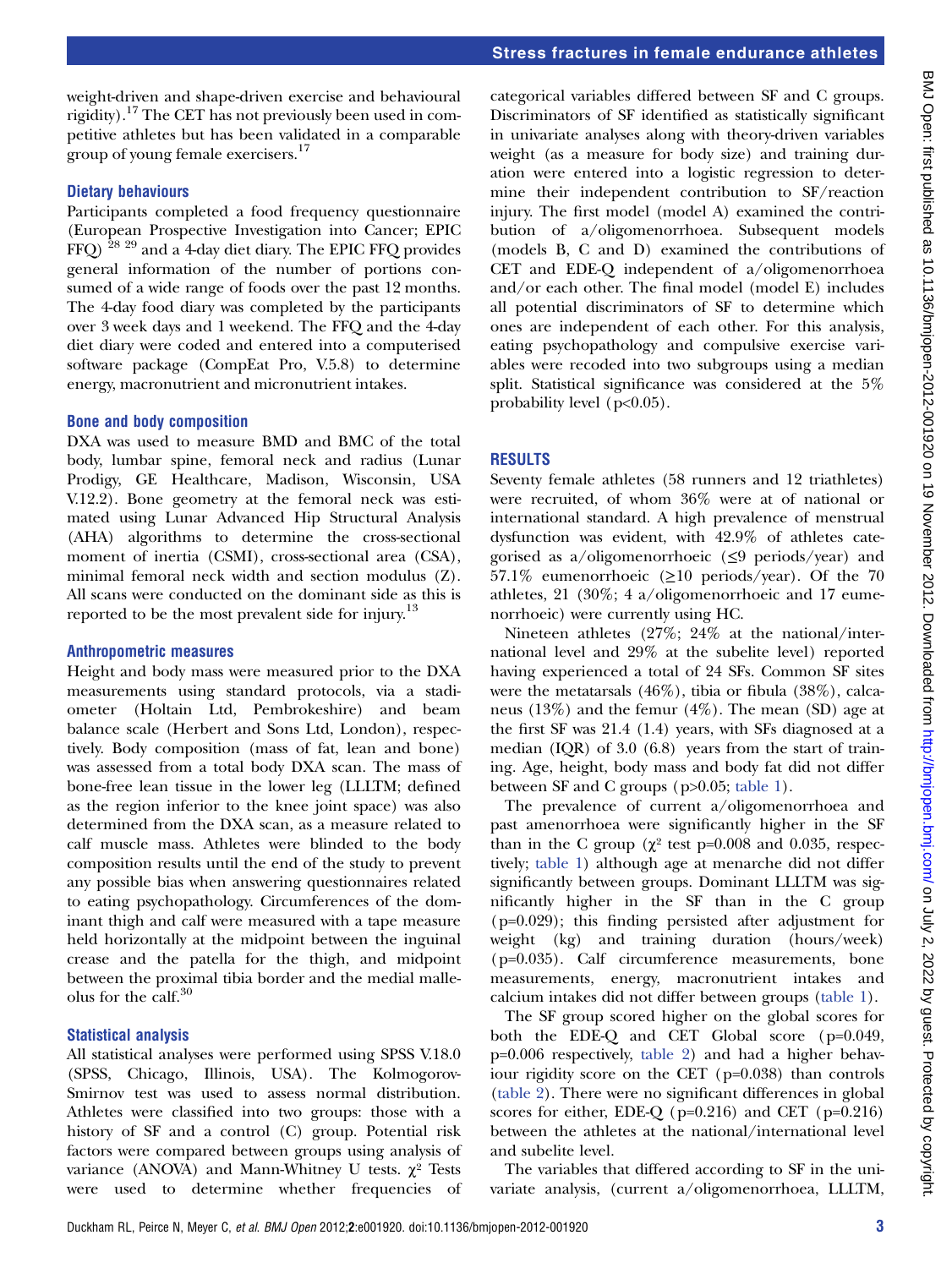| Characteristics of athletes according to stress fracture (SF) history: mean (SD)<br><b>Characteristics</b> | SF group (n=19) | Control (C) group (n=51) |
|------------------------------------------------------------------------------------------------------------|-----------------|--------------------------|
|                                                                                                            |                 |                          |
| Age (years)                                                                                                | 25.6(6.4)       | 26.1(7.8)                |
| Height (m)                                                                                                 | 1.67(0.05)      | 1.67(0.05)               |
| Weight (kg)                                                                                                | 56.2(4.8)       | 54.9(6.2)                |
| Body fat (%)                                                                                               | 16.6(4.7)       | 17.4(6.4)                |
| Lower leg lean tissue mass (kg)                                                                            | 2.61(0.03)      | 2.46(0.02)               |
| Calf circumference (cm)                                                                                    | 32.0(2.3)       | 31.2(1.80)               |
| Time since stress fracture (years; median (IQR))                                                           | 2.0(3.0)        |                          |
| Training                                                                                                   |                 |                          |
| Time since commencing training (years)                                                                     | 7.4(4.3)        | 7.8(6.4)                 |
| Age at commencing competition (years)                                                                      | 18.3(7.0)       | 18.4(8.5)                |
| Weekly training duration (hours/week)                                                                      | 14.2(4.3)       | 12.1(4.3)                |
| Bone mineral density $(g/cm2)$                                                                             |                 |                          |
| <b>Total body</b>                                                                                          | 1.160(0.070)    | 1.151(0.064)             |
| Femoral neck                                                                                               | 1.068(0.122)    | 1.089(0.107)             |
| Lumbar spine                                                                                               | 1.144(0.157)    | 1.119 (0.099)            |
| Bone mineral content (g)                                                                                   |                 |                          |
| <b>Total body</b>                                                                                          | 2482 (305)      | 2425 (298)               |
| Femoral neck                                                                                               | 4.9(0.4)        | 5.1(0.7)                 |
| Lumbar spine                                                                                               | 60.5 (12.2)     | 60.2(9.9)                |
|                                                                                                            |                 |                          |
| Bone geometry<br>$CSA$ (mm <sup>2</sup> )                                                                  | 154(17)         |                          |
| Minimal femoral neck width (mm)                                                                            | 28.9(2.6)       | 157(21)<br>28.4(2.1)     |
| Section modulus (mm <sup>3</sup> )                                                                         | 677 (117)       | 674 (121)                |
|                                                                                                            |                 |                          |
| Menstrual history                                                                                          |                 |                          |
| Age at Menarche (years)                                                                                    | 13.9(1.7)       | 14.1(2.1)                |
| History of amenorrhoeat                                                                                    | 15 (78.9%)      | 26 (51.0%)               |
| Current a/oligomenorrhoeat                                                                                 | 13 (68.4%)      | 17 (33.3%)               |
| Current eumenorrhoeat                                                                                      | 6(31.6%)        | 34 (66.7%)               |
| Hormonal contraception                                                                                     |                 |                          |
| Current hormonal contraception users†                                                                      | 4(21.1%)        | 17 (33.3%)               |
| Current hormonal contraception use in a/oligomenorrhoea (HCA)+                                             | 4(21.1%)        | 3(64.7%)                 |
| Four-day diet analysis                                                                                     | $SF (n=17)$     | $C(n=44)$                |
| Energy intake (kcal)                                                                                       | 1862 (688)      | 1875 (365)               |
| CHO (%)                                                                                                    | 55.2(5.3)       | 56.6(5.3)                |
| Protein (%)                                                                                                | 14.8(2.9)       | 16.2(3.3)                |
| Fat $(\%)$                                                                                                 | 30.0(4.9)       | 27.2(5.3)                |
| Calcium (mg)                                                                                               | 887 (377)       | 944 (277)                |
| *Significant difference between stress fracture and control groups: p<0.05.                                |                 |                          |

†Reported as the number of people and percentage.

EDE-Q scores and CET scores) were entered into a multiple logistic regression adjusted for weight (kg) and training duration (hours/week). A/oligomenorrhoea was associated with 4.7-fold greater odds of SF relative to eumenorrhoea (p=0.009, table 3, model A). This finding persisted when current HC was entered into the regression model (p=0.012, B=1.506) and when CET, EDE-Q and/or LLLTM were added to the model (table 3, models B–E). CET score and LLLTM, but not EDE-Q scores contributed to SF risk independent of a/oligomenorrhoea. Athletes with CET scores above the median had 7.1-fold greater odds of past SF than those below the median (p=0.006, B=1.956; table 3 models B and D). Each additional SD of LLLTM was associated with 2.3-fold greater odds of fracture (p=0.035, B=0.843). Findings for all models were similar when not adjusted for weight and training duration.

#### **DISCUSSION**

Eating psychopathology, compulsive exercise, menstrual dysfunction and LLLTM were associated with increased SF risk in endurance athletes. The association of eating psychopathology was not independent of menstrual function, suggesting that the influence of disordered eating on SF is mediated through a/oligomenorrhoea. Compulsion to exercise and LLLTM, as well as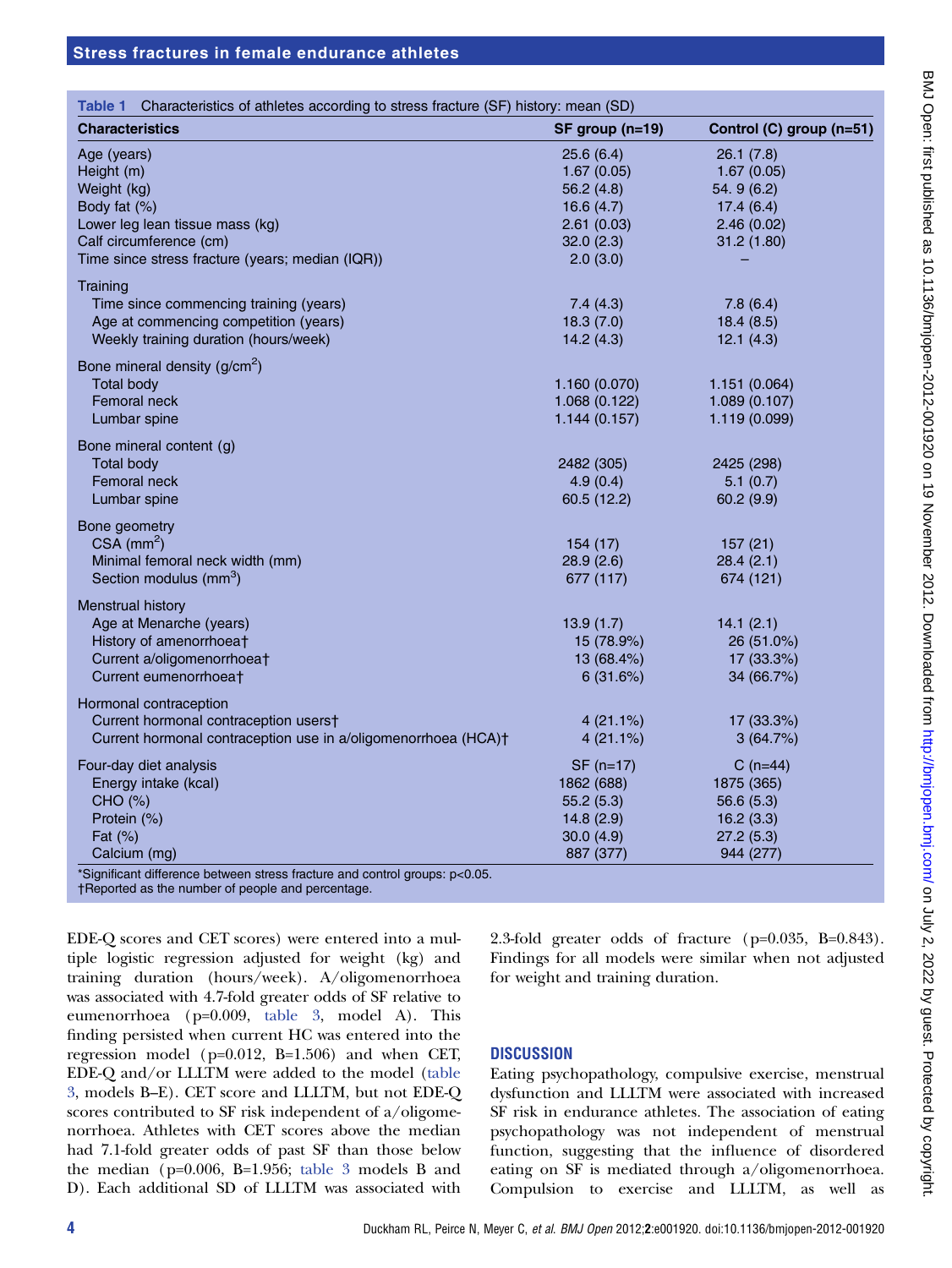# Stress fractures in female enduran

| ce                                                                                                              | athl | etes |  |
|-----------------------------------------------------------------------------------------------------------------|------|------|--|
|                                                                                                                 |      |      |  |
|                                                                                                                 |      |      |  |
|                                                                                                                 |      |      |  |
|                                                                                                                 |      |      |  |
|                                                                                                                 |      |      |  |
|                                                                                                                 |      |      |  |
|                                                                                                                 |      |      |  |
|                                                                                                                 |      |      |  |
|                                                                                                                 |      |      |  |
|                                                                                                                 |      |      |  |
|                                                                                                                 |      |      |  |
|                                                                                                                 |      |      |  |
|                                                                                                                 |      |      |  |
|                                                                                                                 |      |      |  |
|                                                                                                                 |      |      |  |
|                                                                                                                 |      |      |  |
|                                                                                                                 |      |      |  |
| ionnaire. The global CET and EDEQ variables represent a comparison with a median split. Models are adjusted for |      |      |  |
|                                                                                                                 |      |      |  |
|                                                                                                                 |      |      |  |
|                                                                                                                 |      |      |  |
|                                                                                                                 |      |      |  |
|                                                                                                                 |      |      |  |
|                                                                                                                 |      |      |  |
|                                                                                                                 |      |      |  |
|                                                                                                                 |      |      |  |
|                                                                                                                 |      |      |  |
|                                                                                                                 |      |      |  |
| veight (kg), and training duration (hours/week                                                                  |      |      |  |
| CET, Compulsive Exercise test; EDE-Q, Eating Disorder Examination-Questi                                        |      |      |  |
|                                                                                                                 |      |      |  |
|                                                                                                                 |      |      |  |
|                                                                                                                 |      |      |  |
|                                                                                                                 |      |      |  |
|                                                                                                                 |      |      |  |

BMJ Open: first published as 10.1136/bmijopen-2012-001920 on 19 November 2012. Downloaded from http://bmjopen.bmj.com/ on July 2, 2022 by guest. Protected by copyright BMJ Open: first published as 10.1136/bmjopen-2012-001920 on 19 November 2012. Downloaded from <http://bmjopen.bmj.com/> on July 2, 2022 by guest. Protected by copyright.

| <b>Table 2</b> Eating disorder examination and compulsive |  |  |
|-----------------------------------------------------------|--|--|
| exercise test questionnaire responses according to stress |  |  |
| fracture history: median (IQR)                            |  |  |

| <b>Characteristics</b>                                              | <b>Stress fracture</b><br>group $(N=19)$ | Control (C)<br>$qroup (N=51)$ |
|---------------------------------------------------------------------|------------------------------------------|-------------------------------|
| EDE-Q                                                               |                                          |                               |
| Restraint                                                           | $1.6(0.6 - 3.2)$                         | $1.0(0.4-1.8)$                |
| Eating concerns                                                     | $0.6(0.2 - 1.4)$                         | $0.2(0.2 - 0.6)$              |
| Shape concerns                                                      | $1.9(0.9 - 3.6)$                         | $1.3(0.5 - 2.0)$              |
| <b>Weight concerns</b>                                              | $1.2(0.6 - 3.0)$                         | $1.0(0.4-1.8)$                |
| Global scores                                                       | $1.7(0.6 - 2.7)$                         | $0.9(0.5-1.6)^{*}$            |
| CFT                                                                 |                                          |                               |
| Compulsive exercise                                                 | $3.4(2.6-3.9)$                           | $2.8(1.9-3.5)$                |
| Shape and weight                                                    | $2.4(1.8-3.4)$                           | $2.0(1.6-2.6)$                |
| Mood regulation                                                     | $4.0(3.4 - 5.0)$                         | $3.8(3.0-4.4)$                |
| Lack of exercise                                                    | $0.7(0.0-1.3)$                           | $0.3(0.0-1.0)$                |
| enjoyment                                                           |                                          |                               |
| <b>Behaviour rigidity</b>                                           | $3.7(3.0-4.0)$                           | $3.0$ (2.7–3.7) <sup>*</sup>  |
| Global scores                                                       | $2.9(2.4 - 3.1)$                         | $2.4$ (2.1-2.8) <sup>*</sup>  |
| *Significant difference between stress fracture and control groups: |                                          |                               |

\*Significant difference between stress fracture and control groups: Mann Whitney-U test  $p<0.05$ 

EDE-Q, Eating Disorder Examination Questionnaire; CET, Compulsive Exercise Test.

menstrual dysfunction, were independently related to SF risk and may play a role in SF aetiology.

In this study, 27% of female athletes had a history of SF. This is similar to the prevalence of 31% in a recent study in female cross-country runners,  $20$  but substantially lower than the 50% in a classic study in endurance athletes.<sup>2</sup> Differences in findings could be explained by factors such as: diagnostic techniques, athlete age, training intensity and volume and potential recruitment bias. It is also possible that findings from earlier studies, and increased awareness of female athlete triad, have led to improvements in athlete management contributing to lower prevalence of SF in more recent studies. In our study, as in a recent study in distance runners, $3<sup>1</sup>$  the most common site was the metatarsals, while in earlier studies more SFs occurred at the tibia in distance runners <sup>2 3 32</sup> and track and field athletes,<sup>2 3 26 33 34</sup> although metatarsal and tarsal SFs were more common in sprinters and jumpers.<sup>32</sup> Metatarsal SF prevalence is associated with changes in training surface, training volume, footwear and running biomechanics,  $35$  so these factors may contribute to differences in SF/reaction locations.

Current menstrual dysfunction was prevalent in this sample of athletes, with 43% of athletes reporting current amenorrhoea or oligomenorrhoea. Both current and past menstrual dysfunction were significantly more frequent in athletes with a history of SF, consistent with earlier findings.<sup>2 10 11 36 37</sup> Furthermore, current menstrual dysfunction was an independent predictor of SF history, with a/oligomenorrhoeic athletes having 4.3 times greater odds of SF compared with those who were currently eumenorrhoeic. This is consistent with the 6-fold greater odds of SF in athletes with menstrual dysfunction reported by Bennell  $et \ al.<sup>2</sup>$  The endurance

|                                                                                                                                                                                                                                 | Model A                                   | Model B                           | Model C                       | Model D                           | Model E                         |
|---------------------------------------------------------------------------------------------------------------------------------------------------------------------------------------------------------------------------------|-------------------------------------------|-----------------------------------|-------------------------------|-----------------------------------|---------------------------------|
| Cox & Snell R <sup>2</sup><br>Constant (B)                                                                                                                                                                                      | 0.137<br>-3.9                             | 0.245<br>$-7.6$                   | 0.149<br>$-4.7$               | 0.248<br>$-7.6$                   | 0.253<br>-3.2                   |
| Current a/oligomenorrhoea <sup>+</sup><br>Variables                                                                                                                                                                             | $4.7(1.5 \text{ to } 15.0)$ <sup>**</sup> | 7.1 $(1.9 \text{ to } 27.1)^{**}$ | $4.5(1.4 \text{ to } 14.6)^*$ | $6.6(1.9 to 31.1)$ **             | 8.6 (1.9 to 38.2) <sup>**</sup> |
| Global CET (>median to <median)< td=""><td></td><td>7.1 <math>(1.8 \text{ to } 28.4)</math>**</td><td></td><td>8.8 <math>(1.7 10 44.2)</math><sup>**</sup></td><td><math>0.2(1.7)</math> to 36.4)*</td></median)<>              |                                           | 7.1 $(1.8 \text{ to } 28.4)$ **   |                               | 8.8 $(1.7 10 44.2)$ <sup>**</sup> | $0.2(1.7)$ to 36.4)*            |
| Global EDE-Q (>median to <median)< td=""><td></td><td></td><td><math>1.8(0.5 \text{ to } 5.7)</math></td><td>0.7(0.2 to 2.8)</td><td>0.7(0.1 to 3.5)</td></median)<>                                                            |                                           |                                   | $1.8(0.5 \text{ to } 5.7)$    | 0.7(0.2 to 2.8)                   | 0.7(0.1 to 3.5)                 |
| Lower leg lean tissue mass (SD)                                                                                                                                                                                                 |                                           |                                   |                               |                                   | $2.3(1.1 \text{ to } 5.0)^*$    |
| Logistic regression with stress fracture history as the dependent variable.<br>*p<0.05, **p<0.01.                                                                                                                               |                                           |                                   |                               |                                   |                                 |
| CET, Compulsive Exercise test; EDE-Q, Eating Disorder Examination-Questionnaire. The global CET and EDEQ variables represent a comparison with a median split. Models are adjusted for<br>tEumenorrhoea as the reference group. |                                           |                                   |                               |                                   |                                 |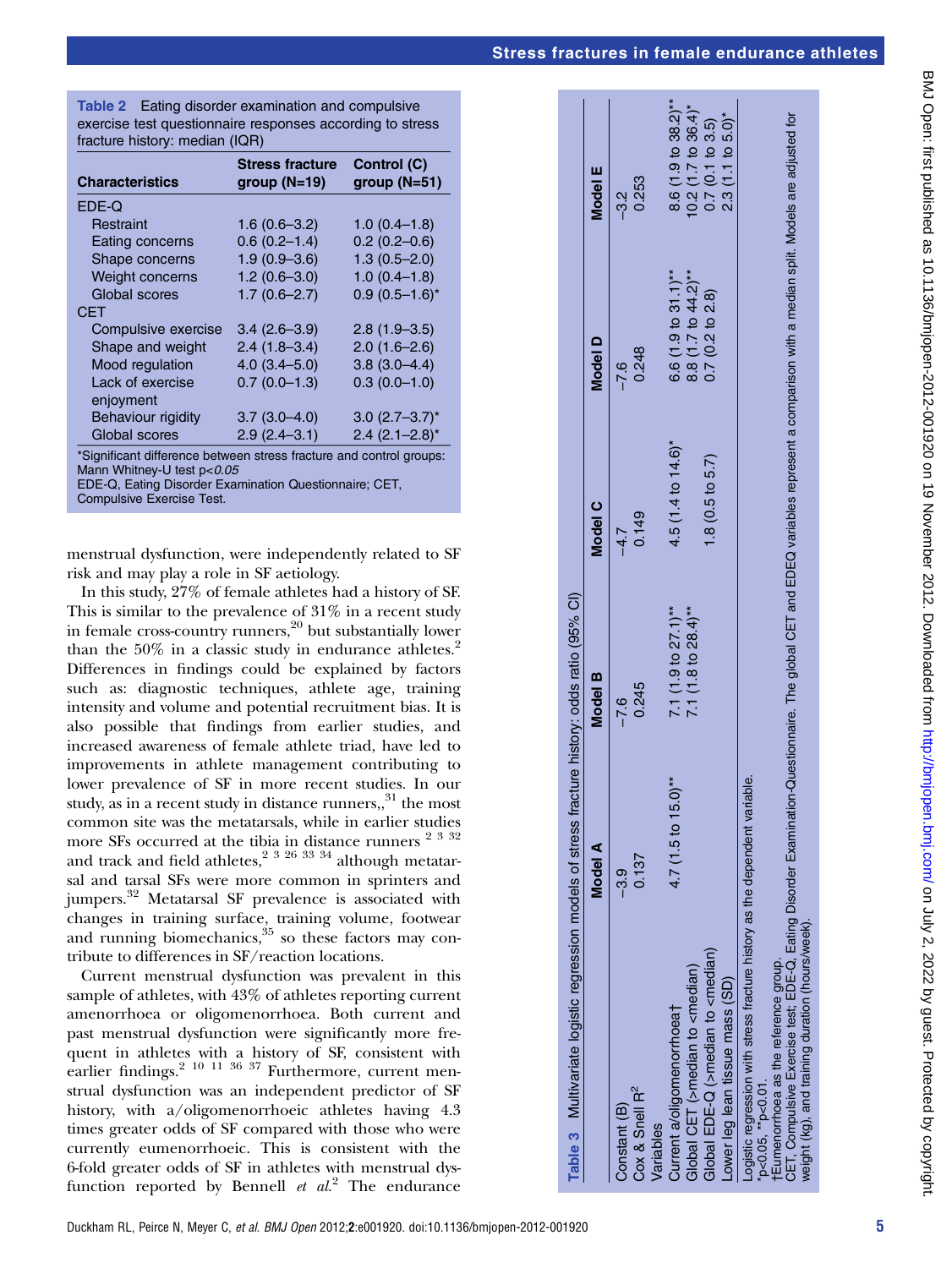athletes had an average menarcheal age of 14 years, compared with 12.3 years in a broader population indicating later menarche occurs in endurance athletes, as has previously been reported in gymnasts.<sup>38</sup> Age at menarche was not associated with an increased risk of SF, although associations have been reported in some  $2^{13}$  39 although not all 11 20 previous studies. As the results did not identify significant differences in either age at menarche or current BMD, it seems most likely that secondary amenorrhoea rather than primary amenorrhoea or delayed menarche was associated with SF.

Interestingly, although athletes with SF had a higher prevalence of amenorrhoea, they had a lower prevalence of hormonal contraceptive use, although this difference did not reach statistical significance. It is possible that amenorrhoea not countered by HC use is associated with greater SF risk; furthermore, amenorrhoeic athletes are possibly less likely to comply with HC use in the fear of gaining weight.<sup>40</sup> Alternatively it is possible that having a history of SF influences HC-prescribing strategies. Given the increased awareness of the female athlete triad, clinical physicians presented with an amenorrhoeic athlete with a SF may attempt to determine the cause of, and resolve, the amenorrhoea rather than prescribing HC, although past research has shown a trend towards a reduction in SF when HC was prescribed.<sup>11 26 40</sup> Further studies on the role of HC use in SF are needed.

Athletes with a history of SF scored higher on the EDE-Q than athletes with no SF history, thus demonstrating a potential relationship with eating psychopathology. This finding supports earlier work which used a less robust measure of eating psychopathology.<sup>2</sup> However, unlike previous studies<sup>2</sup> our findings did not show eating psychopathology to be a discriminator of SF history independent of a/oligomenorrhoea. The relationship between eating psychopathology and SF may therefore be mediated through menstrual dysfunction. Future intervention studies would be necessary to confirm whether treatment of disordered eating can reduce SF risk.

A novel finding from the present study is that athletes with high (above median) CET scores had moderately (7.3 times) greater odds of SF, perhaps indicating a greater tendency to train through discomfort. Compulsive exercise predicted SF independent of a/oligomenorrhoea and eating psychopathology. It is therefore important to examine compulsive exercise, as well as menstrual status, when identifying athletes at risk of SF.

Lower calf circumference has been reported to increase the risk of SF in track and field athletes independent of all other factors $13$  and this finding is assumed to be mediated by the lower leg muscle mass. In this study, calf circumference did not differ according to SF history, but LLLTM measured by DXA was positively related with SF, with athletes who had a greater lower leg lean and running more being more likely to have had an SF, independent of other risk factors. Due to the retrospective nature of this study, however, it is not possible to determine if greater LLLTM is a cause or effect

of SF history. Future studies should further examine the potential role of lower leg muscularity in SF aetiology using more robust measures than calf circumference, for instance DXA or MRI.

Factors not significantly related to SF in this study included dietary intakes, BMD, bone geometry and calf circumference. Low dietary calcium intake was a significant predictor of SF in some, $20$  but not all  $13$  previous research. Findings may differ depending on measurement tools and differences in dietary intakes, although the mean calcium intake was above the recommended values in all these studies. Similarly, low BMD was associated with SF risk in some  $^{13}$  15  $^{20}$  but not all previous studies.<sup>2 10</sup>

Strengths of this study include the assessment of CET. Our findings that compulsive attitudes towards exercise and eating psychopathology are associated with SF risk highlight that those treating and coaching endurance athletes should consider attitudes to exercise and eating behaviours when assessing SF risk. Future research should examine whether interventions that address these features can reduce SF risk. The major limitation of this study is imposed by the experimental design. Due to the crosssectional nature of this study, it is not possible to determine whether risk factors are a cause or effect of the SF as they have been measured after the outcome occurred. Also, as the study was not prospective we could not determine relative risks. It should be noted that as the prevalence of SFs is relatively high, ORs may be substantially greater than relative risks. Further limitations include potential recruitment bias, self-reporting of the history of SF and the ability to recall data. However, the occurrence of a SF during an athlete's career is usually an event of such significance that it is unlikely to be misreported. Athletes were measured at variable intervals following SF during which time their behaviours, and other risk factors, may have changed. Differences in SF site and prevalence between recent and classic studies suggest that changes in athlete management have occurred (perhaps following findings from earlier studies), so there is a need to conduct further prospective studies in contemporary female endurance athletes.

In conclusion, disordered eating was associated with an increased risk of SF, but this may be mediated through menstrual dysfunction. Compulsive exercise cognitions, as well as amenorrhoea, were independently associated with SF risk and may have a role in SF aetiology.

Contributors RLD and KBW were responsible for the study design, data collection, statistical analysis, interpretation, reporting and manuscript preparation and are the guarantors. NP, CM, GDS and NC contributed to the study design, interpretation and manuscript preparation.

Funding This research was funded by Loughborough University School of Sport, Exercise and Health Sciences and East Midlands Universities Association.

Competing interests None.

Ethics approval National Research Ethics Service (NRES).

Provenance and peer review Not commissioned; externally peer reviewed.

Data sharing statement There are no additional data available.